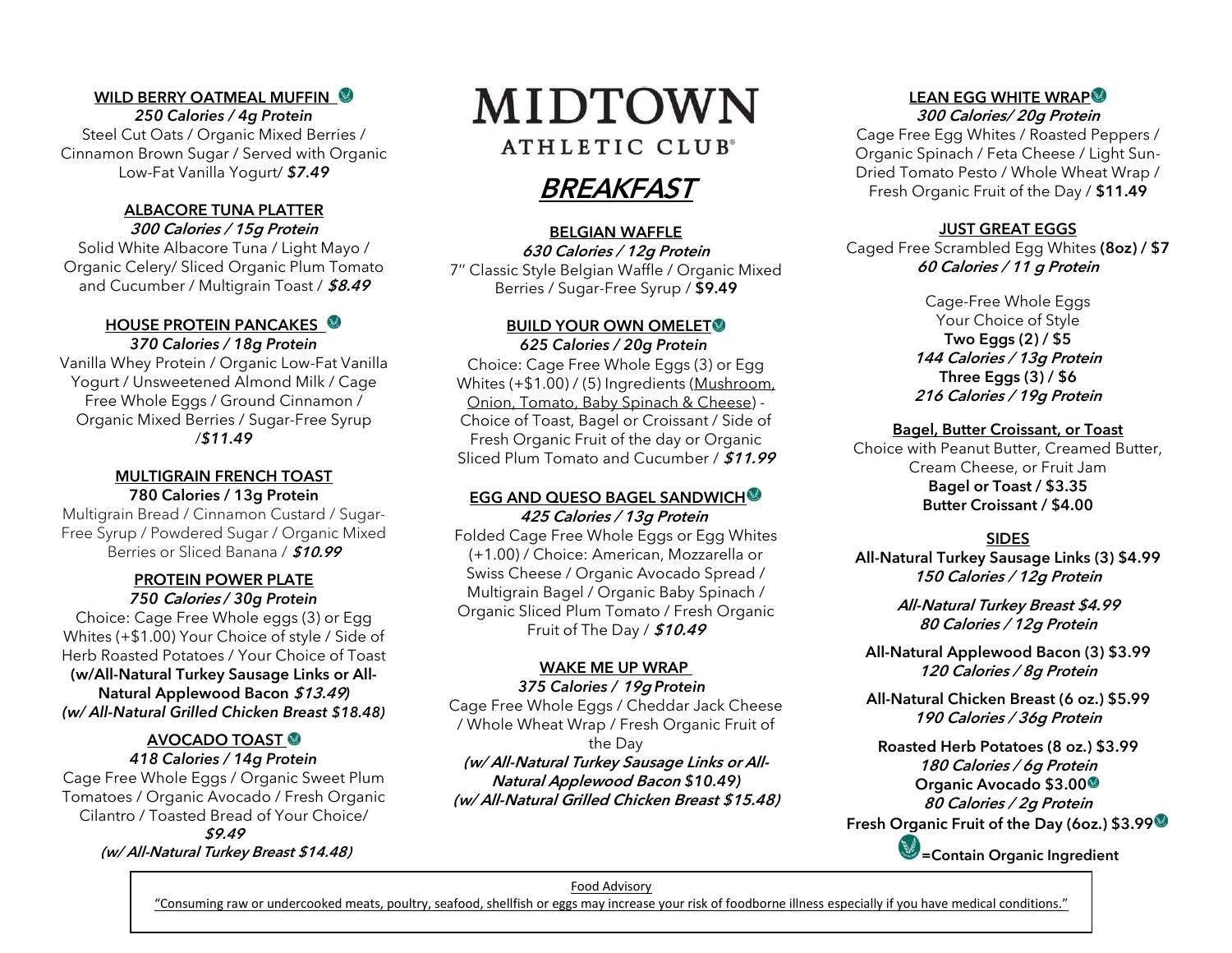## MIDTOWN ATHLETIC CLUB<sup>®</sup>

#### SANDWICHES & WRAPS

#### All Sandwiches, Wrap & Quesadillas include

#### your choice side of French fries, Fruit, or

Garden Salad

#### CALI CLUB 600 Calories / 30g Protein

All-Natural Turkey Breast / Mozzarella Cheese / Apple Wood Bacon / Organic Greens / Organic Avocado / Organic Sweet Plum Tomato / Toasted Multigrain Bread / \$13.99

#### SOUTHWEST CHICKEN WRAP 510 Calories / 20g Protein

Marinated Grilled Chicken / Black Beans / Corn / Red Onion / Roasted Peppers / Romaine / Cheddar Cheese / Ancho Chipotle Dressing / Whole Wheat Tortilla Wrap / \$12.99

#### BUFFALO CHICKEN WRAP 490 Calories / 22g Protein

Grilled Chicken / Organic Romaine / Gorgonzola Cheese / Buffalo Sauce / Whole Wheat Tortilla Wrap / \$12.99

#### CHICKEN CAESAR WRAP 525 Calories / 26g Protein

All-Natural Chicken Breast / Organic Romaine Lettuce / Pecorino Romano Cheese / Table Side Caesar Dressing / Sweet Plum Tomato / Whole Wheat Tortilla Wrap / \$**12.99**

LUNCH

#### SESAME GINGER SALMON WRAP

425 Calories / 20g Protein Pacific Coast Coho Salmon / Organic Baby Spinach / Dried Cranberries / Organic Sliced Apple / Light Sesame Ginger Dressing / Whole Wheat Tortilla Wrap / \$14.99

#### SIGNATURE BURGER

780 Calories / 48g Protein

Brioche Roll / Organic Greens / Organic Plum Tomato / Red Onion / Your Choice of Cheese *American / Mozzarella / Gorgonzola / Swiss / Feta /*  Chuck-Brisket-Sirloin Ground Beef / \$15.99 Black Bean Burger / \$12.99

#### GRILLED CHICKEN SANDWICH

380 Calories / 36g Protein All-Natural Chicken Breast / Brioche Roll / Organic Greens / Organic Plum Tomato / Red Onion / Your Choice of Cheese *American / Mozzarella / Gorgonzola / Swiss / Feta /* \$12.99

STEAK SANDWICH 1082 Calories / 40g Protein Skirt Steak / Sauteed Onions & Mushrooms / Mozzarella / Blue Cheese / Toasted Ciabatta /

\$16.99

#### Gourmet Quesadillas

#### GARDEN QUESADILLAS 530 Calories / 12g Protein

Organic Baby Spinach / Mozzarella Cheese / Organic Sweet Plum Tomato / Whole Wheat Tortilla Wrap Veggie \$11.99 / Chicken \$13.99 / Steak 15.99

#### BAJA QUESADILLAS

550 Calories / 13g Protein Black Beans / Corn / Red Onion / Roasted Red Peppers / Mixed Cheese / Ancho Chipotle Dressing / Whole Wheat Tortilla Wrap Veggie \$11.99/Chicken \$14.99/Steak \$17.99

#### SIDES

- Classic French Fries
- Side Garden Salad

Fruit of the day

Sweet Potato Fries (+2.99)

Caesar Salad (+2.99)

Roasted Garlic Tomato Soup (+2.99)



#### Food Advisory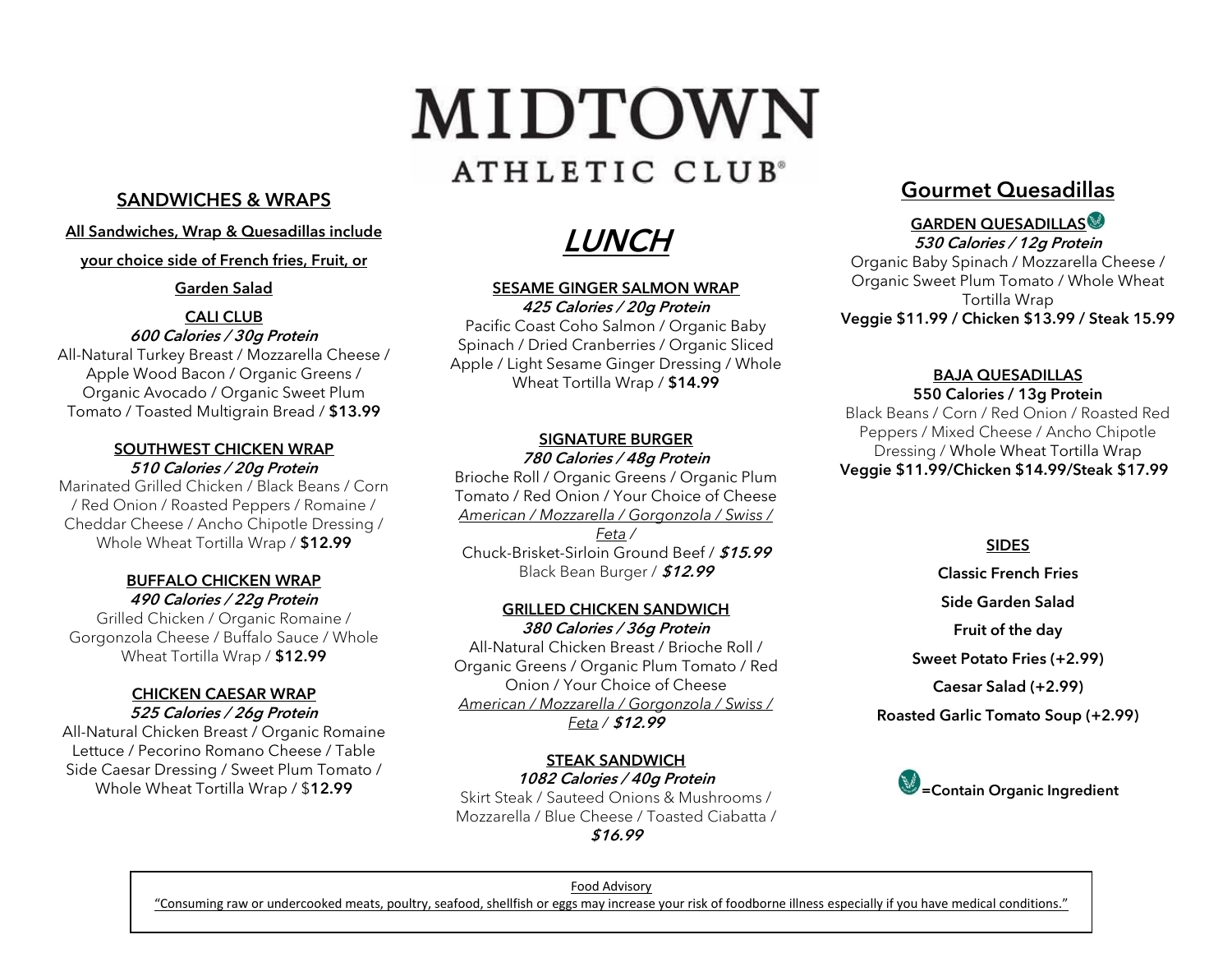#### ENTRÉES

#### SESAME GINGER PLATE

530 Calories / 20g Protein Grilled Pineapple / Brown Rice / Sesame Ginger Sauce (Grilled All-Natural Chicken Breast \$12.99) (Grilled Pacific Coast Coho Salmon \$16.99)

#### SOUTHWEST PLATE

920 Calories / 25g Protein

Black Beans/ Corn / Red Onion / Roasted Red Peppers / White Rice / Chipotle Cheese Sauce / Tri Color Tortilla Chips Chicken \$14.99 / Skirt Steak \$18.99

#### MARGHERITA PASTA 882 Calories / 13g Protein

Penne Pasta / Pecorino Romano Cheese / Basil / Organic Sweet Tomato / Fresh Garlic / Organic Baby Spinach / \$10.00 (w/ All-Natural Chicken Breast **\$14.99**) **(**w/ Grilled Soho Salmon \$19.99) (w/ Shrimp **\$19.99)**

#### LOMO SALTADO

1150 Calories / 34g Protein Skirt Steak / Lomo Saltado Sauce / Red Onion / Tomato / French Fries / White Rice / Fresh Cilantro / \$23.99

#### THE CHURRASCO

1100 Calories / 30g Protein Chimichurri / Plantains / White rice Chicken \$14.99 / Skirt Steak \$19.99

# MIDTOWN

ATHLETIC CLUB<sup>®</sup> LUNCH

CUSTOM STIR FRY GRAIN BOWL 515 Calories / 10g Protein \$10.99

#### TACO BAR

**CHICKEN** 555 Calories / 25g Protein Marinated Grilled Chicken / Organic Avocado / Organic Romaine / Organic Tomato / Poblano-Avocado Ranch / \$14.99

#### STEAK

630 Calories / 36g Protein Marinated Skirt Steak / Feta / Tomato / Red Onion / Poblano Avocado Ranch \$16.99

#### SHRIMP

460 Calories / 22g Protein

Blackened Shrimp / Red Cabbage / Tomato / Lime Cilantro Garlic Sauce / \$17.49

VEGGIE 395 Calories / 10g Protein Black Beans / Organic Avocado / Red Onion / Roasted Peppers / Lime Cilantro Garlic Sauce / \$12.99

#### THE KID CORNER \$9.00

#### Choice Entrée:

Chicken Tenders (3)

Cheese Tequeños (3)

Chicken Caesar Salad

Grilled Cheese Sandwich

Chicken & Cheese Quesadillas

Grilled Chicken & Brown Rice Bowl

Choice Side: French Fries Fruit of the Day Garden Salad Sweet Potato Fries (+1.50) Side Caesar Salad (+1.50)

#### Choice Beverage:

Water / Apple Juice / Chocolate Milk

Food Advisory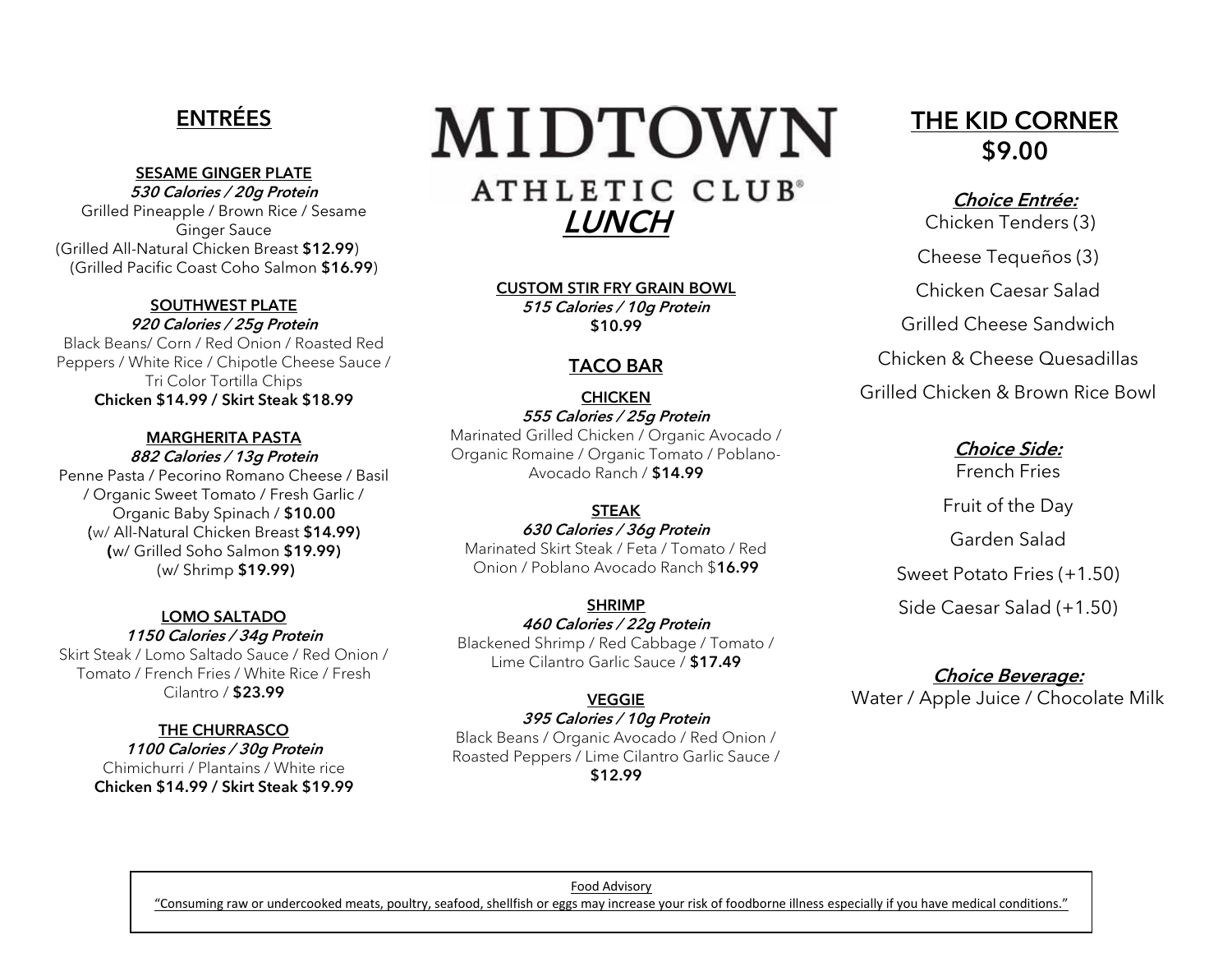## MIDTOWN ATHLETIC CLUB<sup>®</sup>

### GOURMET SALADS

#### CUSTOM SALAD

Choose your Bed of Organic Greens and Six Ingredients / \$11.99

#### HARVEST SALAD 350 Calories / 15g Protein

Organic Spring Mix / Organic Carrots / Organic Cucumbers / Organic Apples / Sunflower Seeds / Dried Cranberries / Gorgonzola Cheese / Honey Balsamic Dressing / \$12.99 (w/ All-Natural Chicken Breast \$17.98)

#### **COBB SALAD** 580 Calories / 22g Protein

Organic Romaine / Organic Spring Mix / Organic Avocado / Apple wood bacon bits / Corn / Organic Cucumbers / Caged free Hard-boiled Egg / Red Onion / Organic Plum Tomatoes / Gorgonzola Cheese / Poblano-Avocado Ranch Dressing / \$13.99 (w/ All-Natural Chicken Breast \$18.98)

#### DRESSINGS

Poblano Avocado Ranch

Buttermilk Ranch

Ancho Chipotle

Table Side Caesar

**Honey Balsamic** 

Sesame Ginger

Balsamic Vinegar and Extra Virgin Olive Oil

#### ADD ON PROTEINS

Grill Chicken \$5.99

Tuna Salad \$5.99

Turkey Breast \$4.99

Skirt Steak \$9.99

Grilled Salmon \$9.99

Grilled Shrimp \$9.99



#### Food Advisory

"Consuming raw or undercooked meats, poultry, seafood, shellfish or eggs may increase your risk of foodborne illness especially if you have medical conditions."

#### SPINACH CAESAR SALAD<sup>®</sup> 300 Calories / 11g Protein

Organic Romaine Lettuce / Organic Baby Spinach / Organic Sweet Plum Tomato / Pecorino Romano Cheese / Multigrain Garlic Herb Croutons / Table Side Caesar Dressing / \$11.99 (w/ All-Natural Chicken Breast \$16.98)

#### SALMON SALAD<sup>®</sup>

#### 418 Calories / 20g Protein

Organic Baby Spinach / Organic Spring Mix / Grilled Coho Salmon / Dried Cranberries / Walnuts / Organic Carrots / Organic Apple / Sesame Ginger Dressing / \$16.99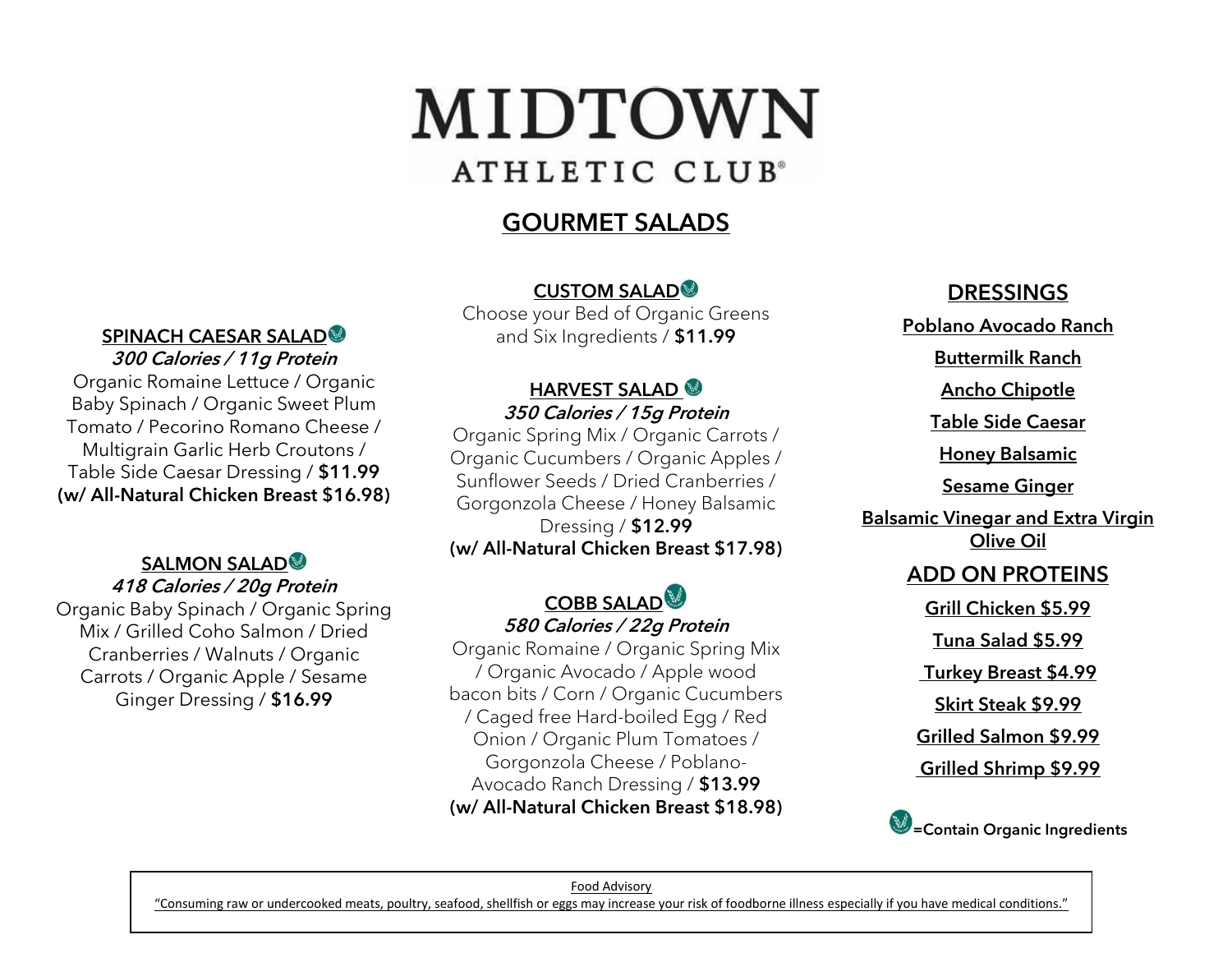Cheese Tequeños \$7.<sup>49</sup> 320 Calories / 8g Protein Lime Cilantro Garlic Sauce Or Avocado Crème

#### Caesar Salad \$5.<sup>99</sup> 115 Calories / 8g Protein

Pecorino Romano Cheese/ Organic Tomato / Organic Romaine / Multigrain Garlic Herb Croutons / Table Side Caesar Dressing

#### Garden Salad \$4.<sup>99</sup> 100 Calories / 6g Protein

Organic Spring Mix / Organic Plum Tomato / Red Cabbage / Organic Cucumbers / Honey Balsamic Dressing

Chicken Tenders \$10.49 510 Calories / 32g Protein Sweet BBQ Sauce

## MIDTOWN ATHLETIC CLUB<sup>®</sup>

## QUICK BITES

Chicken Quesadillas \$8.99 330 Calories / 20g Protein Red Onion / Tomato / Lime Cilantro Garlic Sauce Or Avocado Crème

#### Classic French Fries \$4.99

340 Calories / 4g Protein Lightly Dusted with Natural Sea Salt

#### House Truffle French Fries \$7.99 440 Calories / 4g Protein

Grated Parmesan Cheese / Truffle Oil / Natural Sea Salt

#### The Sampler \$16.49 1120 Calories / 40g Protein

Cheese Tequeños (2) / 6in. Chicken Quesadillas / Chicken Tenders (2) / Mini Beef Empanadas (3)

#### Sweet Potato Fries \$5.99 340 Calories / 4g Protein

Cajun- Cinnamon Chipotle Rub / Sweet BBQ Sauce

## Mini Beef Empanadas \$9.49

590 Calories / 22g Protein

Lime Cilantro Garlic Sauce Or Avocado Crème

Roasted Garlic Tomato Soup \$5.99

Organic Mixed Fruit \$5.99

Food Advisory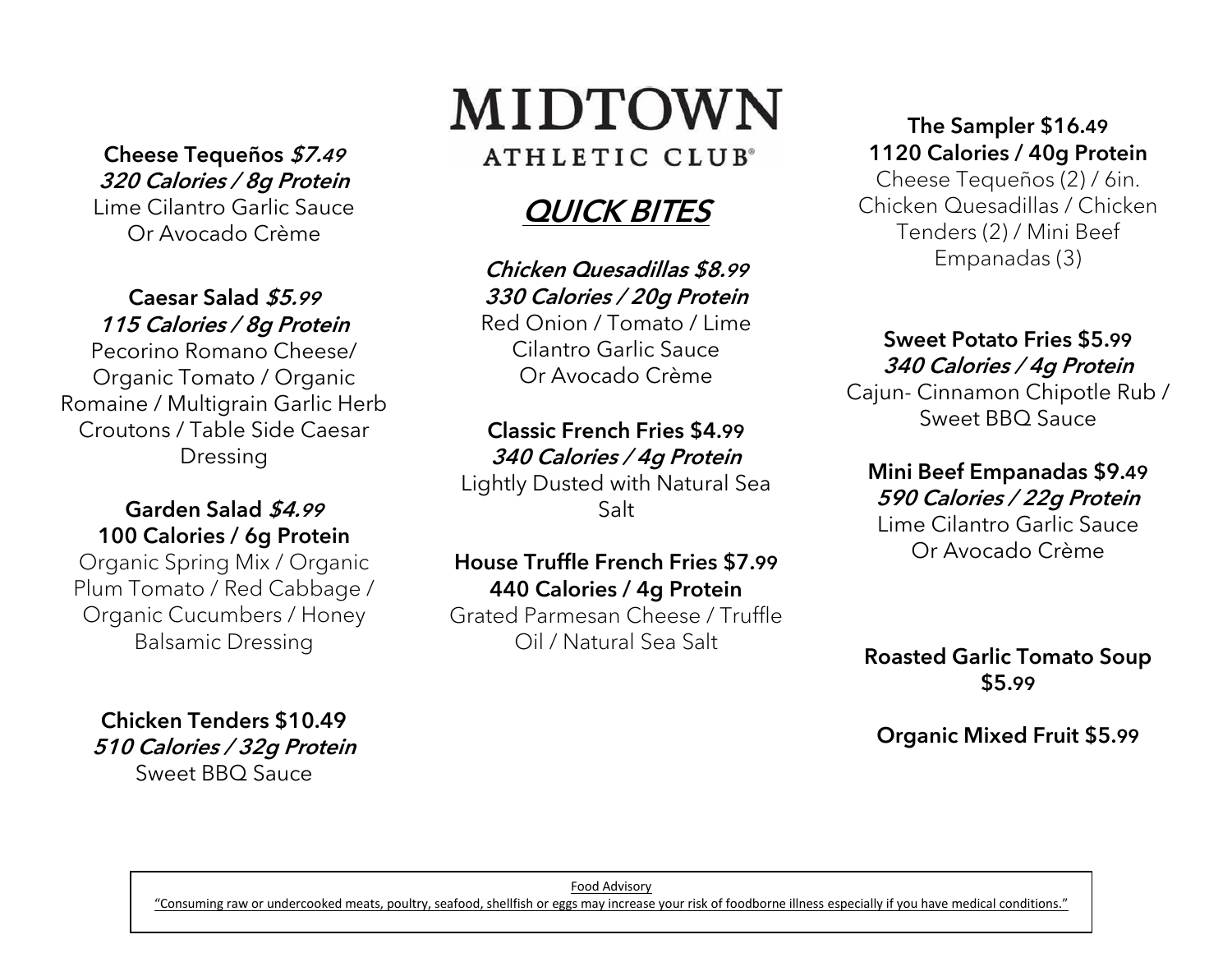## MIDTOWN ATHLETIC CLUB<sup>®</sup>

## COFFEE / TEA / JUICE

Lavazza Premium Roast Coffee

\$1.70 (SM) / \$2.20 (LG)

Iced Coffee \$2.70

Americano \$2.45 (SGL) / \$3.15 (DBL)

**Cortadito** \$2.95 (SGL) / \$3.65 (DBL)

Espresso \$2.45 (SGL) / \$3.15 (DBL)



\$3.75 (Add flavor: Vanilla / Caramel / Sugar-Free Vanilla +\$1.00)

Latte

Cappuccino \$3.75

Hot Chocolate \$3.35

Mighty Leaf Tea \$2.45 (Organic Earl Grey / Marsala Chai / Ginger Twist / Chamomile Citrus / Mint)

> Orange Juice \$3.20 (SM) /\$5.20 (L)

Food Advisory